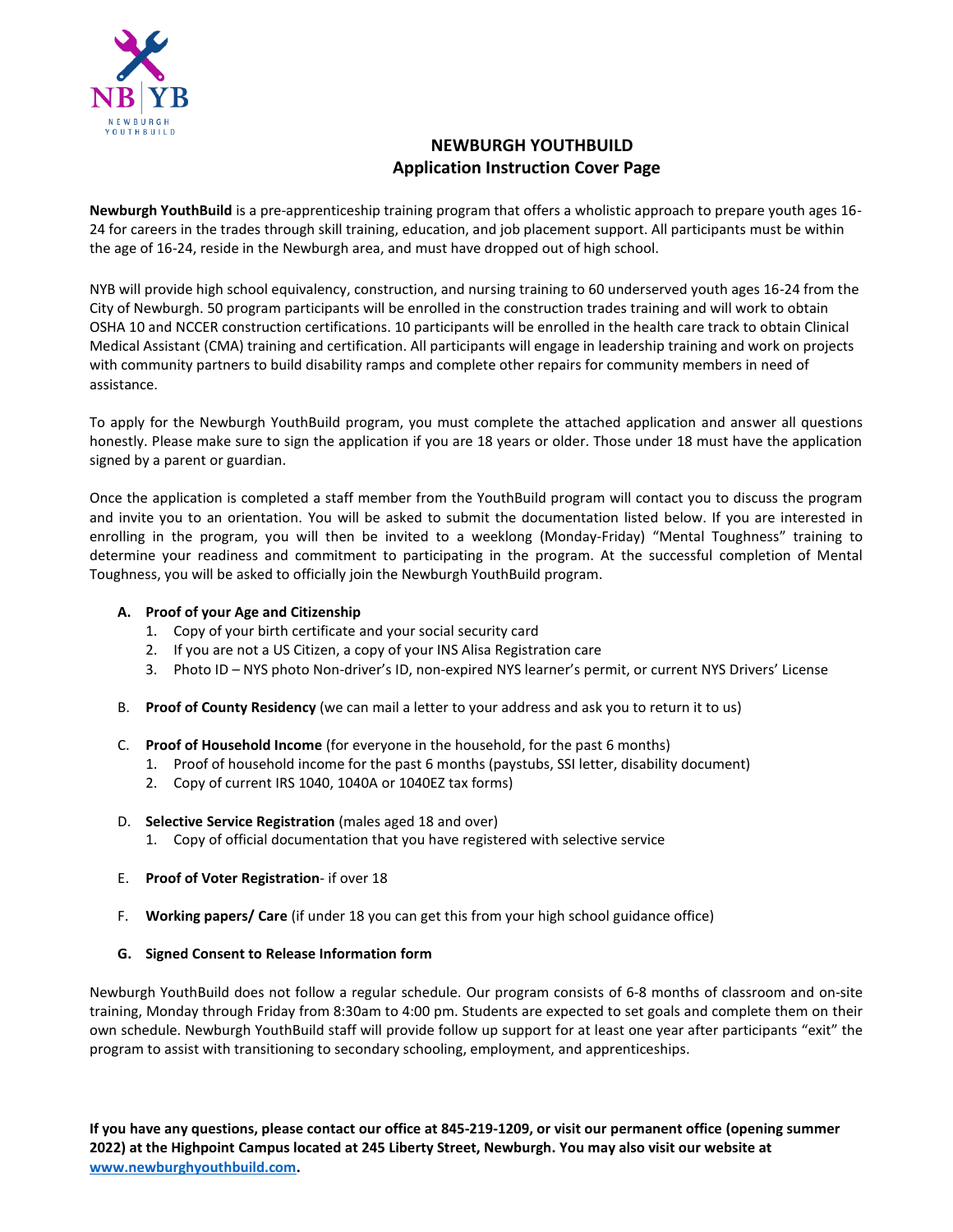

## **NEWBURGH YOUTHBUILD Consent to Release Information**

| Name                                                                              |                                                                                                                                                                                                                                                                                                                                                                                                        |
|-----------------------------------------------------------------------------------|--------------------------------------------------------------------------------------------------------------------------------------------------------------------------------------------------------------------------------------------------------------------------------------------------------------------------------------------------------------------------------------------------------|
|                                                                                   |                                                                                                                                                                                                                                                                                                                                                                                                        |
|                                                                                   |                                                                                                                                                                                                                                                                                                                                                                                                        |
| from participating in the program.                                                | To disclose any type of information including media coverage of program activities, any photos<br>and/or videos taken to be used for program recruitment and marketing to Newburgh YouthBuild,<br>including permission for Criminal Background checks. Selection in the program may be based upon<br>the results of the background checks however a criminal record does not automatically prevent you |
| Information to disclose:                                                          |                                                                                                                                                                                                                                                                                                                                                                                                        |
| Purpose of disclosure:                                                            |                                                                                                                                                                                                                                                                                                                                                                                                        |
| disclosure of information made in reliance on a signed consent cannot be revoked. | This consent can be revoked at any time and will pertain to future disclosures. Consent for a past                                                                                                                                                                                                                                                                                                     |
|                                                                                   | Signatures                                                                                                                                                                                                                                                                                                                                                                                             |
| Applicant signature (if over 18)                                                  | Date                                                                                                                                                                                                                                                                                                                                                                                                   |
| Parent/ Guardian signature (if under 18)                                          | Date                                                                                                                                                                                                                                                                                                                                                                                                   |
| Witness signature                                                                 | Date                                                                                                                                                                                                                                                                                                                                                                                                   |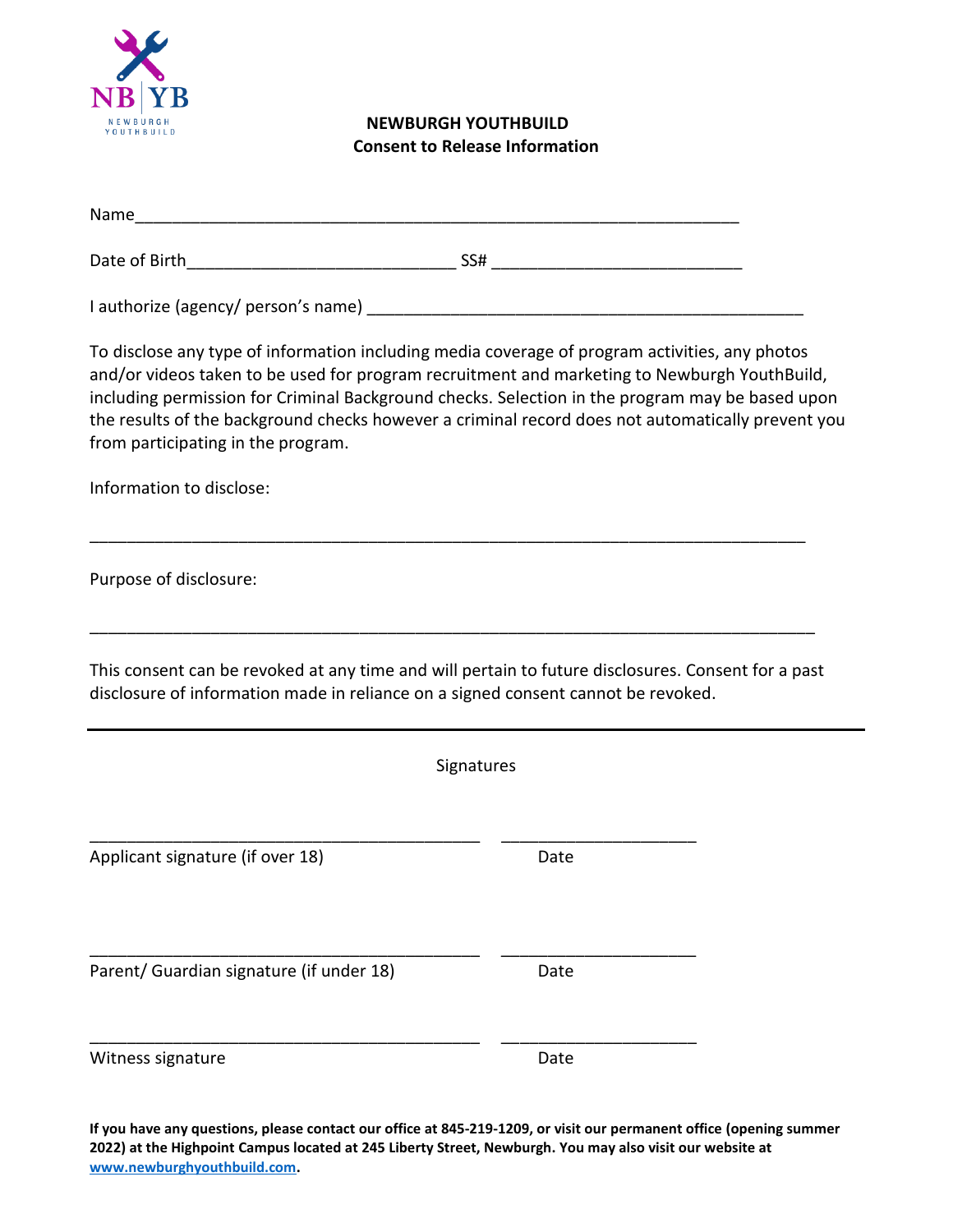

## **NEWBURGH YOUTHBUILD APPLICATION FORM**

|                                                                                                                                                                                                                                                                                                                                                                           |                                      | Date: Date:               |
|---------------------------------------------------------------------------------------------------------------------------------------------------------------------------------------------------------------------------------------------------------------------------------------------------------------------------------------------------------------------------|--------------------------------------|---------------------------|
|                                                                                                                                                                                                                                                                                                                                                                           |                                      |                           |
| <b>Type of Residence:</b><br>Live by yourself<br>$\Box$ Live with a parent $\Box$ Live with a family member other than a parent<br>$\Box$ Foster care<br>Live with friends                                                                                                                                                                                                |                                      |                           |
|                                                                                                                                                                                                                                                                                                                                                                           |                                      |                           |
|                                                                                                                                                                                                                                                                                                                                                                           | Date of Birth:______________________ |                           |
| Are you of Hispanic of Latinx Origin? Ves Mo Not Specified______________________                                                                                                                                                                                                                                                                                          |                                      |                           |
| <b>What is your Race?</b><br>□Black or African American □ White □ Asian □ American Indian or Alaska Native<br>□Hawaiian Native or Pacific Islander □ Two or More Races                                                                                                                                                                                                    |                                      |                           |
| Do you have any documented disabilities? $\Box$ Yes $\Box$ No If yes, please provide IEP or SSDI paperwork                                                                                                                                                                                                                                                                |                                      |                           |
| Select which category that applies:<br>□Low Income   □ Migrant Youth   □ Foster Care      △ Adult offender<br>The Prouth Offender $\Box$ Child of an Incarcerated parent $\Box$ Other $\Box$ Other $\Box$                                                                                                                                                                 |                                      |                           |
| YouthBuild offers a certification training in the Construction trades and as a Certified Medical<br><b>Assistant (CMA).</b>                                                                                                                                                                                                                                               |                                      |                           |
| Which track would you like to participate in? Construction CMA                                                                                                                                                                                                                                                                                                            |                                      |                           |
| <b>Is English your first language?</b> $\bigcap$ Yes $\bigcap$ No. If no, what is your primary language?                                                                                                                                                                                                                                                                  |                                      |                           |
| Do you or any member of your family receive (please check all that apply)                                                                                                                                                                                                                                                                                                 |                                      |                           |
| SNAP (food stamps) Medicaid<br>AFDC Home Relief<br>□ Workers Comp Payments □ Disability Payments<br>Foster Child payments<br>$\Box$ SSI<br>Other the contract of the contract of the contract of the contract of the contract of the contract of the contract of the contract of the contract of the contract of the contract of the contract of the contract of the cont |                                      | Unemployment Compensation |
| Where did you hear about YouthBuild?<br>$\Box$ Social media post $\Box$ Flyer<br>If referred by a friend, what is their name? ___________________________________                                                                                                                                                                                                         |                                      |                           |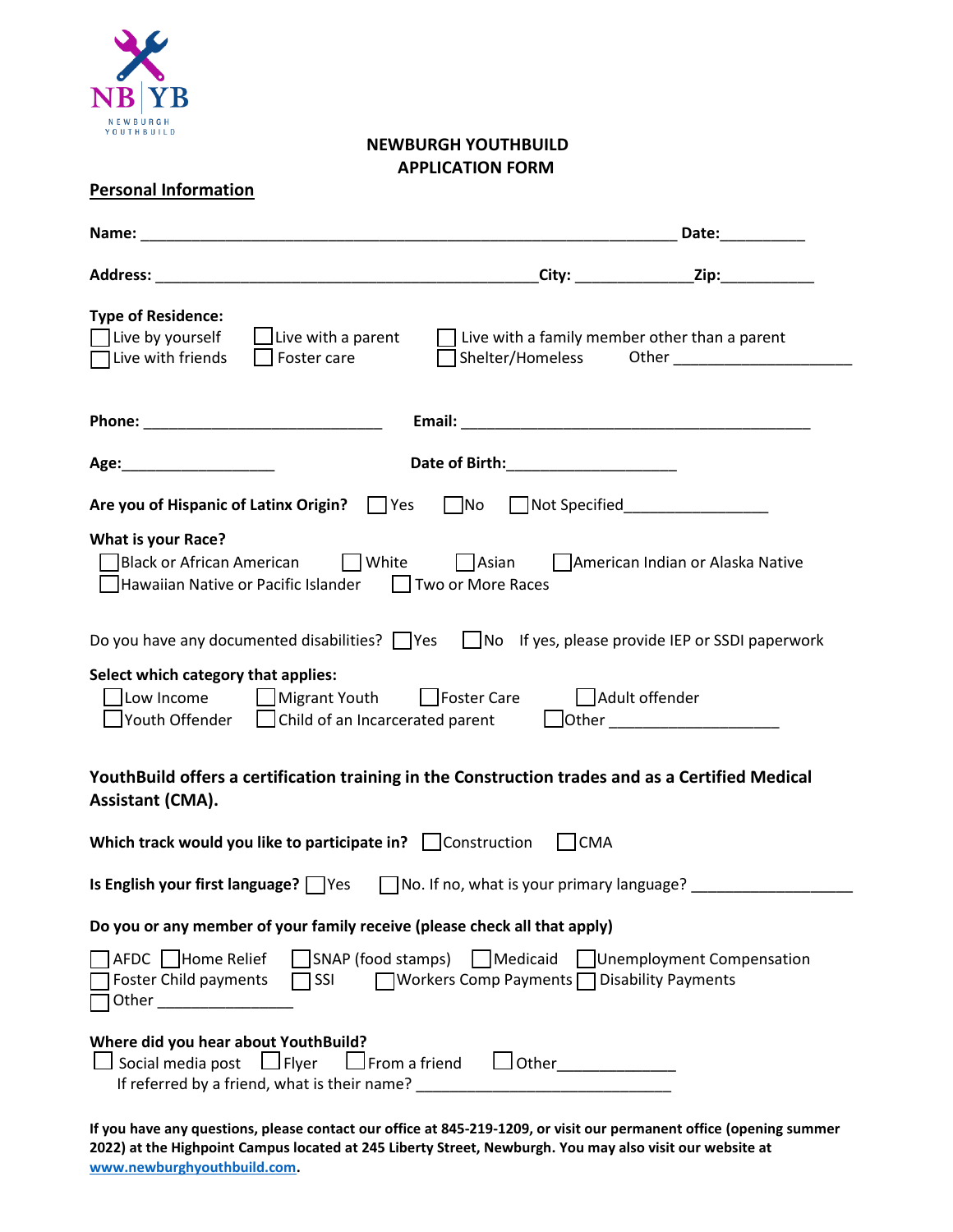

### **Do you know anyone aged 16-24 who might be interested in applying for YouthBuild?**

| Name                                                                                                                                                 | Contact information (phone, email)                 |  |  |  |  |
|------------------------------------------------------------------------------------------------------------------------------------------------------|----------------------------------------------------|--|--|--|--|
| <b>Educational Background</b><br>Do you have a High School Diploma? Ves No                                                                           |                                                    |  |  |  |  |
| If yes, did you ever drop out and then return to school? Wes Mo If No, what is the last grade that you                                               |                                                    |  |  |  |  |
| Did you have an IEP? $\Box$ Yes $\Box$ No Were you in a special education class? $\Box$ Yes $\Box$ No                                                |                                                    |  |  |  |  |
| Do you have a physical or mental disability that is a substantial barrier to employment? $\Box$ Yes $\Box$ No                                        |                                                    |  |  |  |  |
| <b>Voting</b><br>Are you a registered voter? Fig. Tho                                                                                                |                                                    |  |  |  |  |
| <b>Training History</b><br>Have you ever been in another training program? (JobCorps, YouthBuild, WIOA Summer Youth?<br>$\Box$ Yes $\Box$ No         |                                                    |  |  |  |  |
|                                                                                                                                                      |                                                    |  |  |  |  |
| <b>Work History</b><br>Are you currently working? $\Box$ Yes $\Box$ No Total hours in a week                                                         |                                                    |  |  |  |  |
| <b>Is your job:</b> $\Box$ Full time $\Box$ Part-time Hourly wage $\Box$                                                                             |                                                    |  |  |  |  |
| What is your current work schedule?<br>Monday_____________Tuesday _____________Wednesday _______________Thursday ____________<br>Friday ____________ |                                                    |  |  |  |  |
|                                                                                                                                                      |                                                    |  |  |  |  |
| <b>Construction Experience</b><br>Do you have any construction experience? $\Box$ Yes                                                                | $\Box$ No If yes, please describe your experience: |  |  |  |  |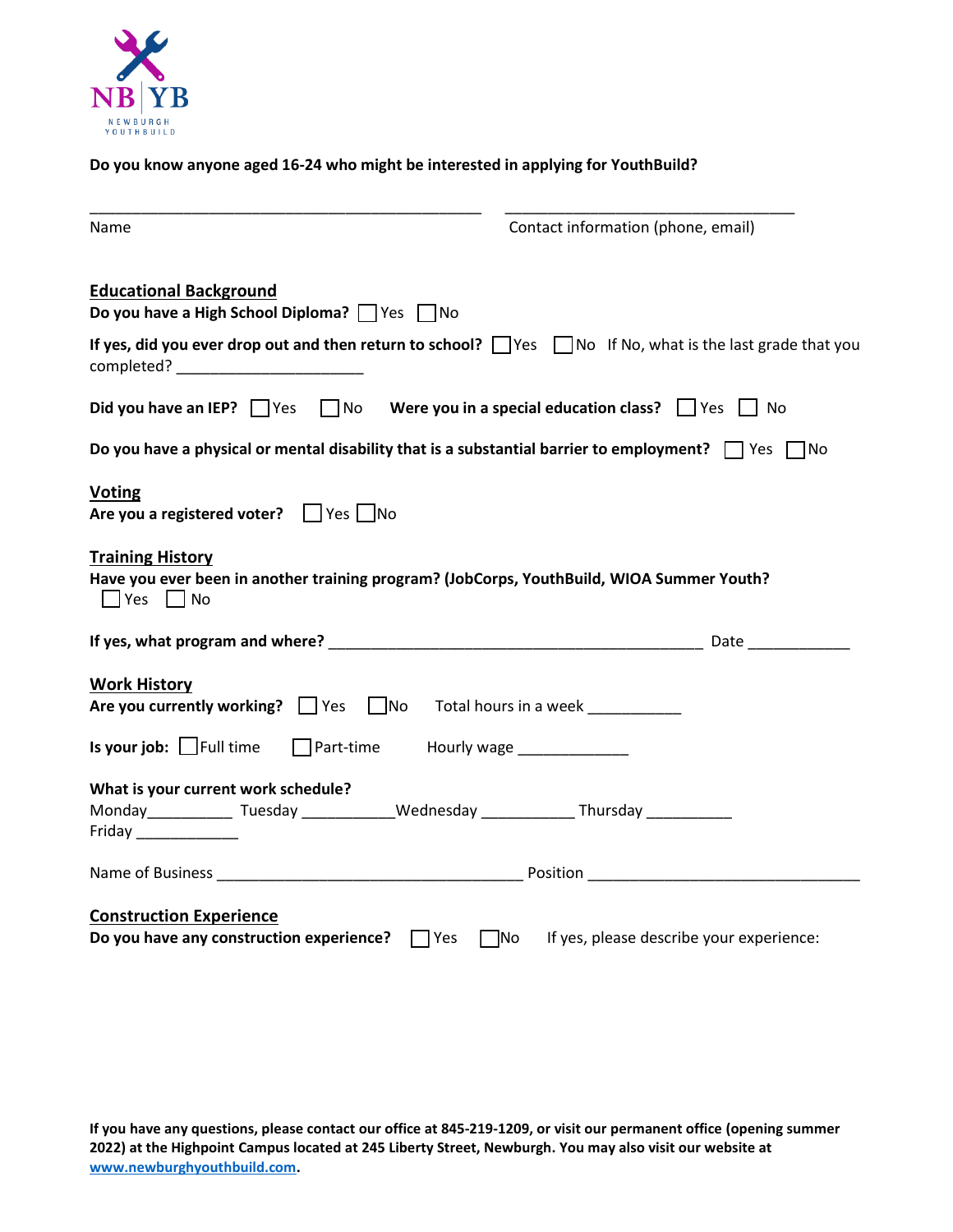

Please answer the following questions honestly. We do complete a Level II Background screening on EACH participant. If you do not tell the truth, you may be excluded from participation in the program. If you have an upcoming court date or are on probation, we will ask you to provide documentation of your probation and court dates.

| $\Box$ Convicted<br>$\Box$ Arrested<br>Have you ever been:<br>If yes, please explain:                                                                                                                                                                                                                         | $\Box$ Held in police custody                                                                          |  |  |  |
|---------------------------------------------------------------------------------------------------------------------------------------------------------------------------------------------------------------------------------------------------------------------------------------------------------------|--------------------------------------------------------------------------------------------------------|--|--|--|
| Are you currently on probation, parole, or involved with corrections?                                                                                                                                                                                                                                         | <b>Yes</b><br>No                                                                                       |  |  |  |
|                                                                                                                                                                                                                                                                                                               |                                                                                                        |  |  |  |
| Parole officer's name                                                                                                                                                                                                                                                                                         | Contact info                                                                                           |  |  |  |
| <b>Transportation</b><br>Do you have a Driver's License?<br>$\Box$ No<br>l IYes<br>Do you have transportation to get to YouthBuild?<br><b>Child Care</b><br>Are you a parent?<br>$\Box$ Yes<br>$\Box$ No                                                                                                      | Do you have a Learner's Permit?<br>1No<br>l IYes<br>$ $   Yes<br>l INo<br>How many children? _________ |  |  |  |
| Name of child<br>Age                                                                                                                                                                                                                                                                                          | Name of child<br>Age                                                                                   |  |  |  |
| Do they live with you?<br>   No    Other:<br>$\vert \vert$ Yes                                                                                                                                                                                                                                                |                                                                                                        |  |  |  |
| Will you need childcare to attend the program?<br>  Yes<br>If yes, please provide the following information to enroll in the day care program with Tioranda Learning<br>Center: A copy of your child's birth certificate, proof of residence in Orange County, NY, and any additional<br>requested paperwork. | No                                                                                                     |  |  |  |

### **Program Schedule and Requirements**

**If accepted into the program can you commit to attending Monday - Friday from 8:30am to 4:30 pm?**  $\Box$ Yes  $\Box$ No